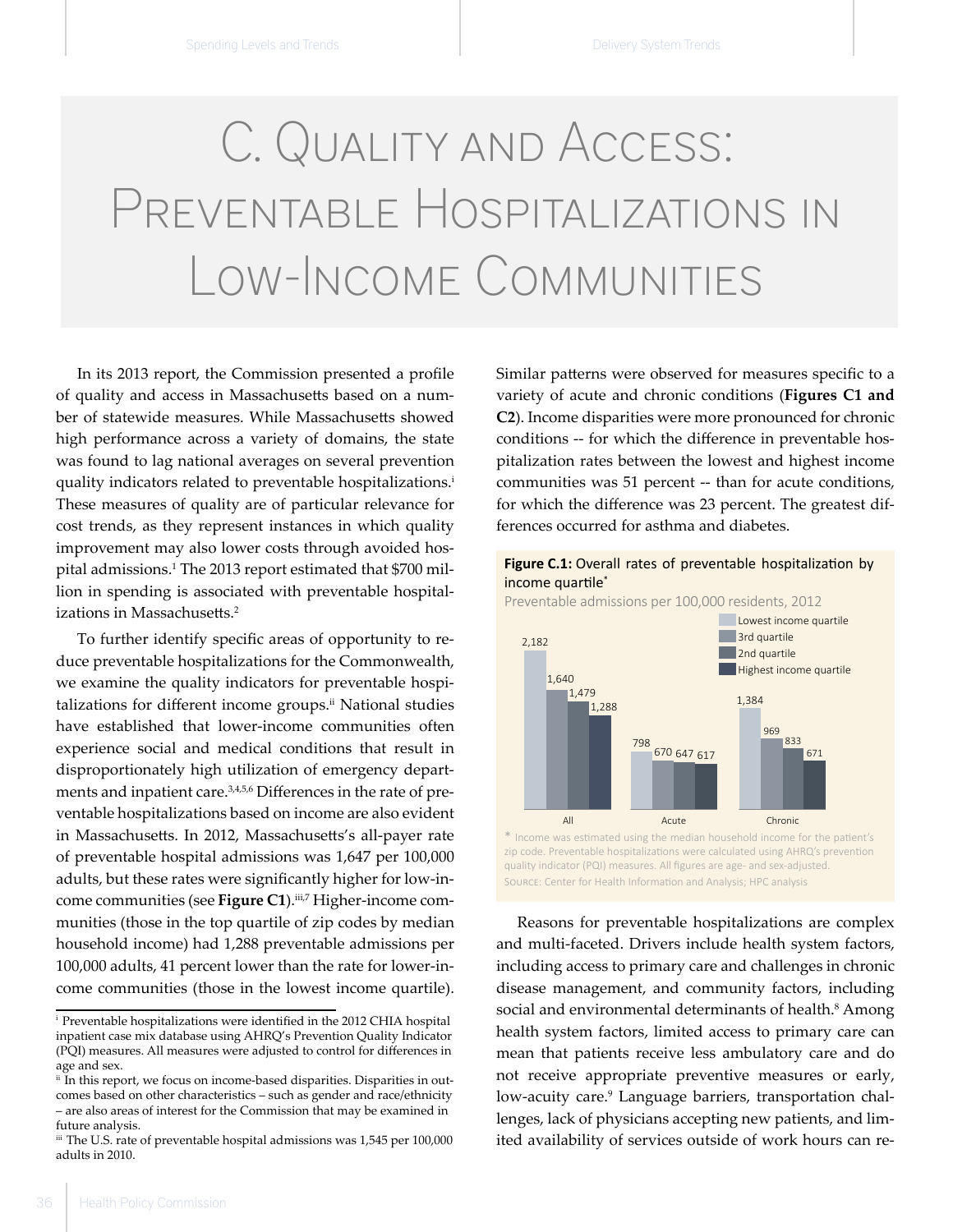

Figure C.2: Rates of preventable hospitalization for acute and chronic conditions by income quartile<sup>\*</sup>

\*Income was estimated using the median household income for the patient's zip code. Preventable hospitalizations were calculated using AHRQ's prevention quality indicator (PQI) measures. All figures are age- and sex-adjusted.

†Composite of PQI 5 (COPD or asthma in older adults) and PQI 15 (asthma in younger adults).

‡ Composite of PQI 1 (short-term complications for diabetes), PQI 3 (long-term complications for diabetes), PQI 14 (uncontrolled diabetes), and PQI 16 (amputation among diabetes).

SOURCE: Center for Health Information and Analysis; HPC analysis

duce use of primary care settings.<sup>10,11,12,13</sup> Moreover, studies suggest that patients with low socioeconomic status may prefer hospital care over ambulatory care, perceiving it as more accessible and of higher quality.14 Other health system factors include drivers of hospital readmissions, such as poor discharge instructions, limited provider follow-up after discharge, and ineffective patient education regarding and support for adherence to care management protocols at home.15,16,17

Other drivers of preventable hospitalizations are outside of the health system. The underlying prevalence of chronic illness is often higher in lower-income communities.18 Poor access to nutrition due to a lack of grocery stores, the absence of social supports reinforcing the importance of preventive care, and environmental factors such as neighborhood walkability or the age of the housing stock have been found to drive outcomes for several of the conditions associated with preventable hospitalizations.<sup>19</sup> Community programs outside of the health system are needed to help address these factors.

Within the health system, there are several opportunities to reduce preventable hospitalizations. Patient-centered medical homes – for which the Commission is developing certification standards – are intended to address barriers to access in primary care.<sup>20,21</sup> Other interventions to reduce preventable hospitalization rates include increased staffing of care managers who provide discharge

instructions ensuring that patients are aware of what type of symptoms can be treated outside of the hospital setting.<sup>22</sup> Alternative payment methods can be an important enabler of these care delivery changes. Provider organizations that are allocated global budgets can more flexibly deploy resources to invest in interventions that improve ongoing management of chronic disease and prevent hospitalizations.<sup>23</sup>

There are several ongoing efforts to invest in community

care to reduce preventable hospitalizations. For example, Chapter 224 includes a nearly \$60 million, four-year investment in population-based health promotion through the Prevention and Wellness Trust Fund. In addition, some hospitals have attempted to reduce preventable hospitalizations through innovative approaches to community care. The Commission's \$120 million CHART investment program has supported various approaches in its first phase of grants. For example, one CHART-funded hospital is constructing a High Risk Intervention Team that provides care coordination, patient education, medication management, and discharge planning for certain high-utilizing patients.

Continued effort to improve community supports and the quality of health care for disadvantaged communities is needed. The high rate of preventable hospitalizations in low-income communities represents an opportunity to reduce low-value spending and improve the efficiency and equity of health care delivery for these groups. The Commission seeks to support efforts to optimize appropriate hospital use in its second phase of the CHART investments program. The Commission will also continue to analyze health disparities based on income and other characteristic such as race/ethnicity and sexual orientation to identify opportunities to equitably improve the quality and efficiency of care for all Massachusetts residents.